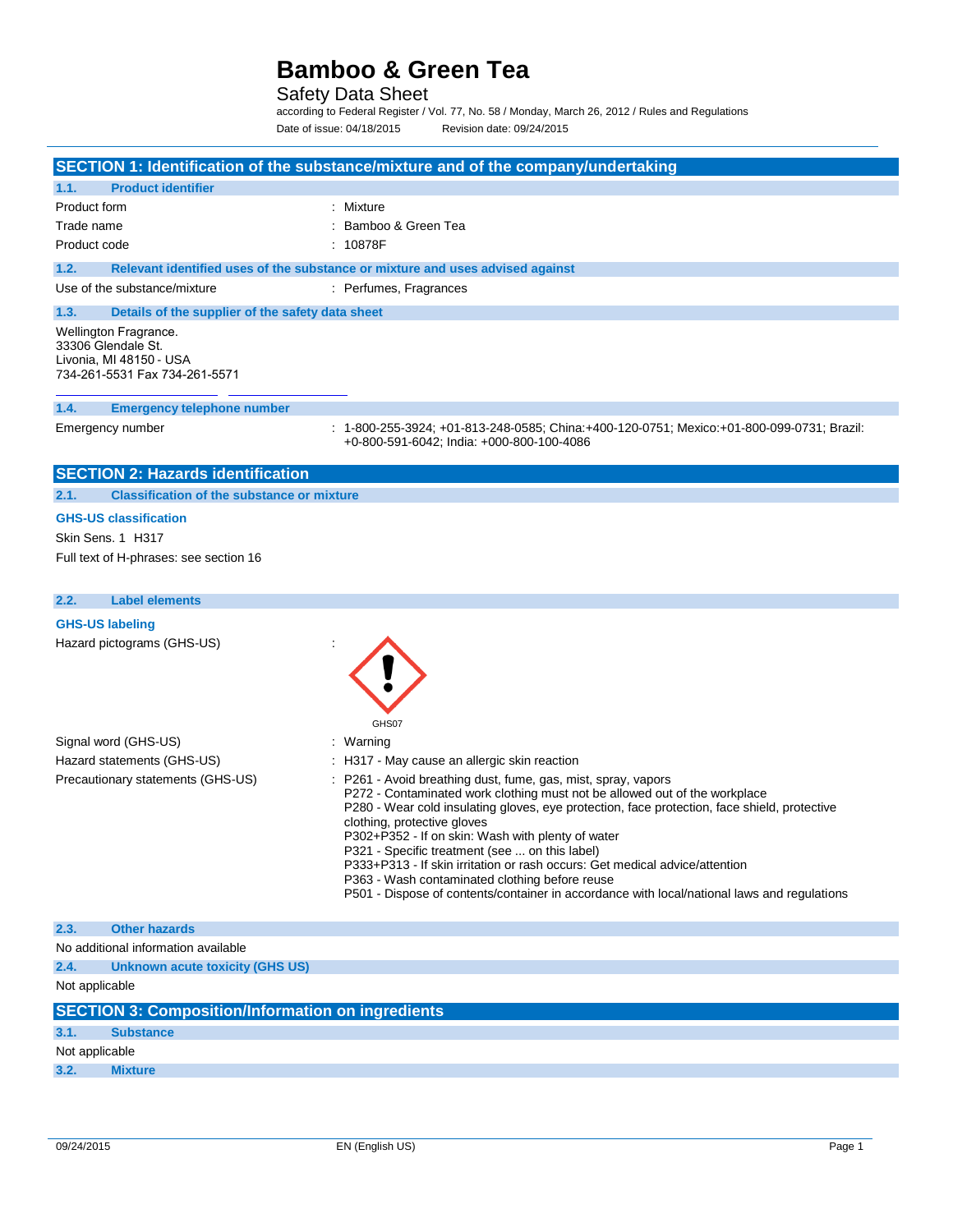## Safety Data Sheet

according to Federal Register / Vol. 77, No. 58 / Monday, March 26, 2012 / Rules and Regulations

| <b>Name</b>     | <b>Product identifier</b> | $\frac{9}{6}$          | <b>GHS-US classification</b>                                                                                        |
|-----------------|---------------------------|------------------------|---------------------------------------------------------------------------------------------------------------------|
| Phenylmethanol  | (CAS No) 100-51-6         | $1.55 - 6.55$          | Flam. Lig. 4, H227<br>Acute Tox. 4 (Oral), H302<br>Acute Tox. 4 (Dermal), H312<br>Acute Tox. 4 (Inhalation), H332   |
| Aldehyde C-16   | (CAS No) 77-83-8          | $1.55 - 6.55$          | Skin Sens. 1, H317<br>Aquatic Chronic 2, H411                                                                       |
| Linalool        | (CAS No) 78-70-6          | $0.87575 -$<br>3.70075 | Flam. Liq. 4, H227<br>Eye Irrit. 2A, H319<br>Skin Sens. 1B, H317                                                    |
| Linalyl acetate | (CAS No) 115-95-7         | $0.496 - 2.096$        | Flam. Liq. 4, H227<br>Skin Irrit. 2, H315<br>Eye Irrit. 2A, H319                                                    |
| Benzyl benzoate | (CAS No) 120-51-4         | $0.47275 -$<br>1.99775 | Acute Tox. 4 (Oral), H302<br>Aquatic Chronic 2, H411                                                                |
| d-Limonene      | (CAS No) 5989-27-5        | $0.31775 -$<br>1.34275 | Flam. Liq. 3, H226<br>Skin Irrit. 2, H315<br>Skin Sens. 1, H317<br>Aquatic Acute 1, H400<br>Aquatic Chronic 1, H410 |
| Geraniol        | (CAS No) 106-24-1         | $0.1 - 1$              | Skin Irrit. 2, H315<br>Eye Dam. 1, H318<br>Skin Sens. 1, H317                                                       |

Allergen report available upon request.

Full text of H-phrases: see section 16

|        | <b>SECTION 4: First aid measures</b>                                |                                                                                                                                                                                                                                                                                                                                                                                                                        |
|--------|---------------------------------------------------------------------|------------------------------------------------------------------------------------------------------------------------------------------------------------------------------------------------------------------------------------------------------------------------------------------------------------------------------------------------------------------------------------------------------------------------|
| 4.1.   | <b>Description of first aid measures</b>                            |                                                                                                                                                                                                                                                                                                                                                                                                                        |
|        | First-aid measures general                                          | : Never give anything by mouth to an unconscious person. If you feel unwell, seek medical<br>advice (show the label where possible).                                                                                                                                                                                                                                                                                   |
|        | First-aid measures after inhalation                                 | Allow victim to breathe fresh air. Allow the victim to rest.                                                                                                                                                                                                                                                                                                                                                           |
|        | First-aid measures after skin contact                               | Remove affected clothing and wash all exposed skin area with mild soap and water, followed<br>by warm water rinse. Wash with plenty of soap and water. If skin irritation or rash occurs: Get<br>immediate medical advice/attention. Get medical advice/attention. Specific treatment (see<br>Wash skin with plenty of water, Call a physician immediately on this label). Wash contaminated<br>clothing before reuse. |
|        | First-aid measures after eye contact                                | Rinse immediately with plenty of water. Obtain medical attention if pain, blinking or redness<br>persist.                                                                                                                                                                                                                                                                                                              |
|        | First-aid measures after ingestion                                  | : Rinse mouth. Do NOT induce vomiting. Obtain emergency medical attention.                                                                                                                                                                                                                                                                                                                                             |
| 4.2.   | Most important symptoms and effects, both acute and delayed         |                                                                                                                                                                                                                                                                                                                                                                                                                        |
|        | Symptoms/injuries after inhalation                                  | : May cause an allergic skin reaction.                                                                                                                                                                                                                                                                                                                                                                                 |
| 4.3.   |                                                                     | Indication of any immediate medical attention and special treatment needed                                                                                                                                                                                                                                                                                                                                             |
|        | No additional information available                                 |                                                                                                                                                                                                                                                                                                                                                                                                                        |
|        | <b>SECTION 5: Firefighting measures</b>                             |                                                                                                                                                                                                                                                                                                                                                                                                                        |
| 5.1.   | <b>Extinguishing media</b>                                          |                                                                                                                                                                                                                                                                                                                                                                                                                        |
|        | Suitable extinguishing media                                        | : Foam. Dry powder. Carbon dioxide. Water spray. Sand.                                                                                                                                                                                                                                                                                                                                                                 |
|        | Unsuitable extinguishing media                                      | : Do not use a heavy water stream.                                                                                                                                                                                                                                                                                                                                                                                     |
| 5.2.   | Special hazards arising from the substance or mixture               |                                                                                                                                                                                                                                                                                                                                                                                                                        |
|        | No additional information available                                 |                                                                                                                                                                                                                                                                                                                                                                                                                        |
| 5.3.   | <b>Advice for firefighters</b>                                      |                                                                                                                                                                                                                                                                                                                                                                                                                        |
|        | Firefighting instructions                                           | : Use water spray or fog for cooling exposed containers. Exercise caution when fighting any<br>chemical fire. Prevent fire-fighting water from entering environment.                                                                                                                                                                                                                                                   |
|        | Protection during firefighting                                      | : Do not enter fire area without proper protective equipment, including respiratory protection.                                                                                                                                                                                                                                                                                                                        |
|        | <b>SECTION 6: Accidental release measures</b>                       |                                                                                                                                                                                                                                                                                                                                                                                                                        |
| 6.1.   | Personal precautions, protective equipment and emergency procedures |                                                                                                                                                                                                                                                                                                                                                                                                                        |
| 6.1.1. | For non-emergency personnel                                         |                                                                                                                                                                                                                                                                                                                                                                                                                        |
|        | <b>Emergency procedures</b>                                         | : Evacuate unnecessary personnel.                                                                                                                                                                                                                                                                                                                                                                                      |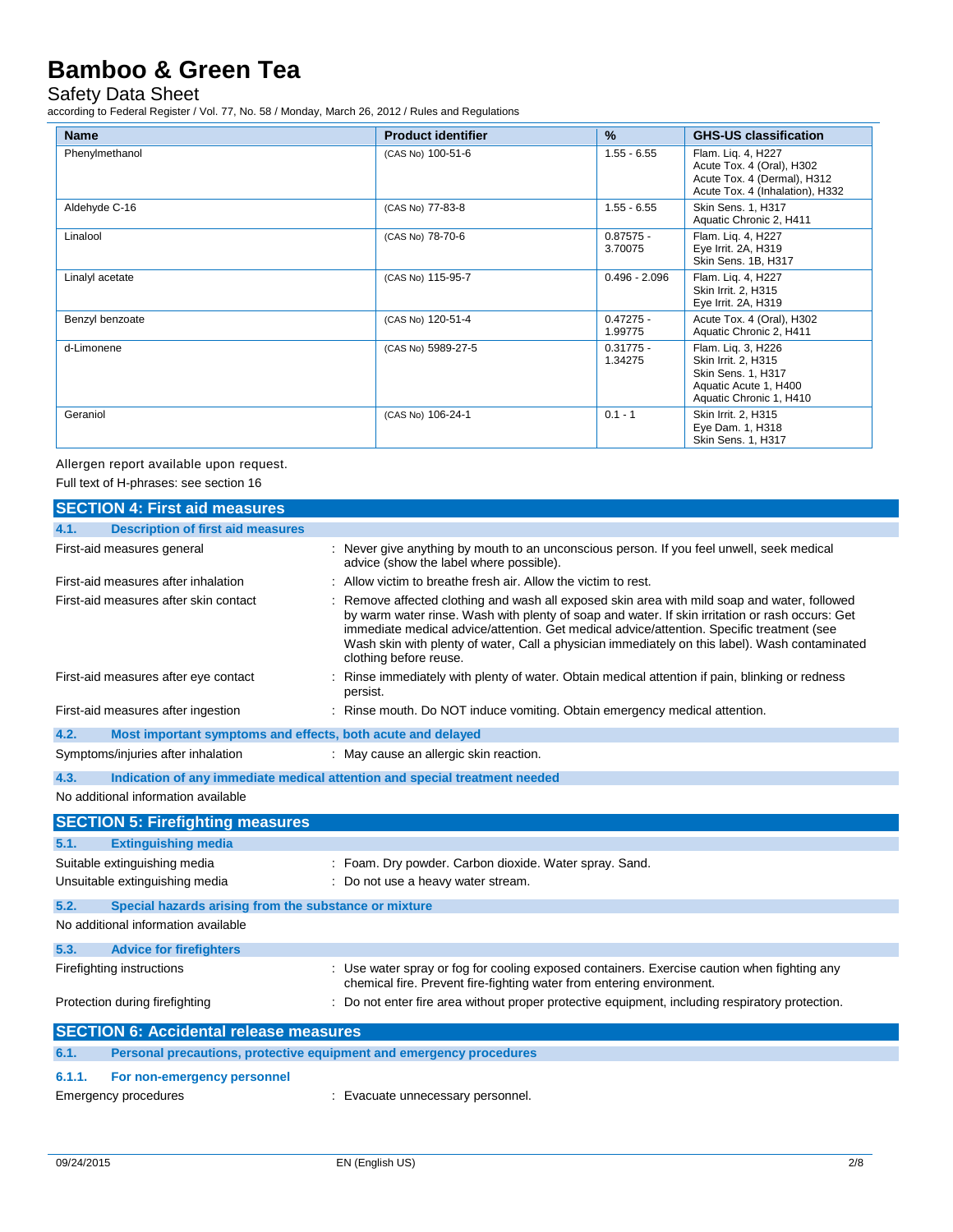Safety Data Sheet

| Safety Data Sheet                                         | according to Federal Register / Vol. 77, No. 58 / Monday, March 26, 2012 / Rules and Regulations                                                                                                                                                          |  |  |
|-----------------------------------------------------------|-----------------------------------------------------------------------------------------------------------------------------------------------------------------------------------------------------------------------------------------------------------|--|--|
| 6.1.2.<br>For emergency responders                        |                                                                                                                                                                                                                                                           |  |  |
| Protective equipment                                      | : Equip cleanup crew with proper protection.                                                                                                                                                                                                              |  |  |
| <b>Emergency procedures</b>                               | : Ventilate area.                                                                                                                                                                                                                                         |  |  |
| 6.2.<br><b>Environmental precautions</b>                  |                                                                                                                                                                                                                                                           |  |  |
|                                                           | Prevent entry to sewers and public waters. Notify authorities if liquid enters sewers or public waters.                                                                                                                                                   |  |  |
| 6.3.                                                      | Methods and material for containment and cleaning up                                                                                                                                                                                                      |  |  |
| Methods for cleaning up                                   | : Soak up spills with inert solids, such as clay or diatomaceous earth as soon as possible. Collect<br>spillage. Store away from other materials.                                                                                                         |  |  |
| 6.4.<br><b>Reference to other sections</b>                |                                                                                                                                                                                                                                                           |  |  |
| See Heading 8. Exposure controls and personal protection. |                                                                                                                                                                                                                                                           |  |  |
| <b>SECTION 7: Handling and storage</b>                    |                                                                                                                                                                                                                                                           |  |  |
| <b>Precautions for safe handling</b><br>7.1.              |                                                                                                                                                                                                                                                           |  |  |
| Precautions for safe handling                             | Wash hands and other exposed areas with mild soap and water before eating, drinking or<br>smoking and when leaving work. Provide good ventilation in process area to prevent formation<br>of vapor. Avoid breathing dust, fume, gas, mist, spray, vapors. |  |  |
| Hygiene measures                                          | Contaminated work clothing should not be allowed out of the workplace. Wash contaminated<br>clothing before reuse.                                                                                                                                        |  |  |
| 7.2.                                                      | Conditions for safe storage, including any incompatibilities                                                                                                                                                                                              |  |  |
| Storage conditions                                        | : Keep only in the original container in a cool, well ventilated place away from : Keep away from<br>heat, hot surfaces, sparks, open flames and other ignition sources. No smoking. Keep<br>container closed when not in use.                            |  |  |
| Incompatible products                                     | Strong bases. Strong acids.                                                                                                                                                                                                                               |  |  |
| Incompatible materials                                    | : Sources of ignition. Direct sunlight.                                                                                                                                                                                                                   |  |  |
| 7.3.<br>Specific end use(s)                               |                                                                                                                                                                                                                                                           |  |  |
| No additional information available                       |                                                                                                                                                                                                                                                           |  |  |
|                                                           | <b>SECTION 8: Exposure controls/personal protection</b>                                                                                                                                                                                                   |  |  |
| 8.1.<br><b>Control parameters</b>                         |                                                                                                                                                                                                                                                           |  |  |
| <b>Bamboo &amp; Green Tea</b>                             |                                                                                                                                                                                                                                                           |  |  |
| <b>ACGIH</b>                                              | Not applicable                                                                                                                                                                                                                                            |  |  |
| <b>OSHA</b>                                               | Not applicable                                                                                                                                                                                                                                            |  |  |
| 8.2.<br><b>Exposure controls</b>                          |                                                                                                                                                                                                                                                           |  |  |
| Personal protective equipment                             | : Avoid all unnecessary exposure.                                                                                                                                                                                                                         |  |  |
| Hand protection                                           | Wear protective gloves.                                                                                                                                                                                                                                   |  |  |
| Eye protection                                            | Chemical goggles or safety glasses.                                                                                                                                                                                                                       |  |  |
| Respiratory protection                                    | : Wear appropriate mask.                                                                                                                                                                                                                                  |  |  |
| Other information                                         | : Do not eat, drink or smoke during use.                                                                                                                                                                                                                  |  |  |
| <b>SECTION 9: Physical and chemical properties</b>        |                                                                                                                                                                                                                                                           |  |  |
| 9.1.                                                      | Information on basic physical and chemical properties                                                                                                                                                                                                     |  |  |
| Physical state                                            | : Liquid                                                                                                                                                                                                                                                  |  |  |
| Color                                                     | : light yellow amber                                                                                                                                                                                                                                      |  |  |
| Odor                                                      | : Floral                                                                                                                                                                                                                                                  |  |  |
| Odor threshold                                            | : No data available                                                                                                                                                                                                                                       |  |  |
| nН                                                        | aldelieve eteb alla .                                                                                                                                                                                                                                     |  |  |

pH : No data available Relative evaporation rate (butyl acetate=1) : No data available Melting point **in the case of the case of the case of the case of the case of the case of the case of the case of the case of the case of the case of the case of the case of the case of the case of the case of the case of** Freezing point **in the case of the case of the case of the case of the case of the case of the case of the case of the case of the case of the case of the case of the case of the case of the case of the case of the case of** Boiling point **in the case of the case of the case of the case of the case of the case of the case of the case of the case of the case of the case of the case of the case of the case of the case of the case of the case of** Flash point : 94 °C Auto-ignition temperature **interest and the Control Control**: No data available

Decomposition temperature **interest and the CO**: No data available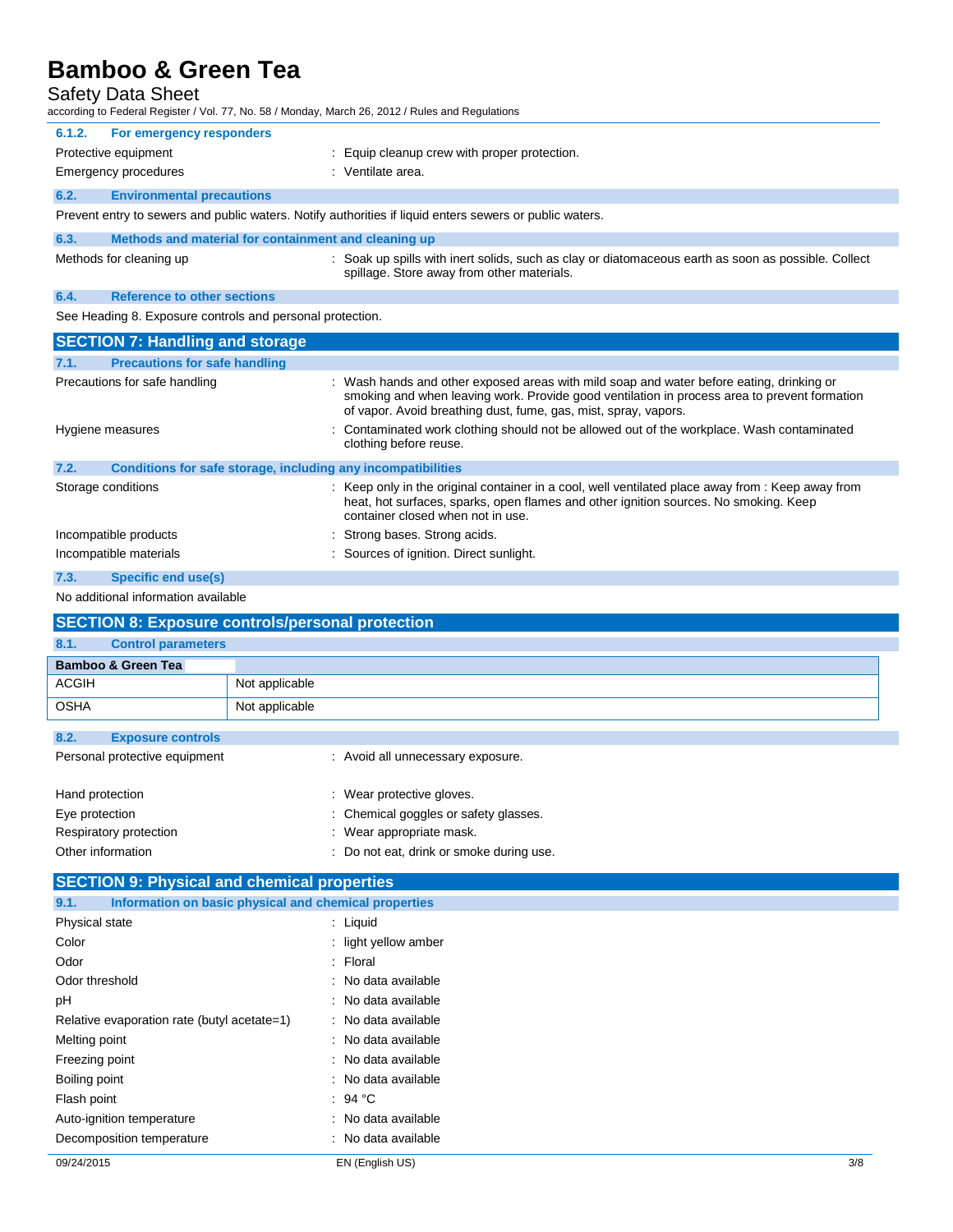### Safety Data Sheet

according to Federal Register / Vol. 77, No. 58 / Monday, March 26, 2012 / Rules and Regulations

| Flammability (solid, gas)       | : No data available |
|---------------------------------|---------------------|
| Vapor pressure                  | : No data available |
| Relative vapor density at 20 °C | : No data available |
| Relative density                | : No data available |
| Solubility                      | : No data available |
| Log Pow                         | : No data available |
| Log Kow                         | : No data available |
| Viscosity, kinematic            | : No data available |
| Viscosity, dynamic              | : No data available |
| Explosive properties            | : No data available |
| Oxidizing properties            | : No data available |
| <b>Explosion limits</b>         | : No data available |

#### **9.2. Other information**

No additional information available

|                  | <b>SECTION 10: Stability and reactivity</b>          |
|------------------|------------------------------------------------------|
| 10.1.            | <b>Reactivity</b>                                    |
|                  | No additional information available                  |
| 10.2.            | <b>Chemical stability</b>                            |
| Not established. |                                                      |
| 10.3.            | <b>Possibility of hazardous reactions</b>            |
|                  | Not established.                                     |
| 10.4.            | <b>Conditions to avoid</b>                           |
|                  | Direct sunlight. Extremely high or low temperatures. |
| 10.5.            | <b>Incompatible materials</b>                        |
|                  | Strong acids. Strong bases.                          |
| 10.6.            | <b>Hazardous decomposition products</b>              |
|                  | fume. Carbon monoxide. Carbon dioxide.               |

## **SECTION 11: Toxicological information**

**11.1. Information on toxicological effects**

| Acute toxicity                                         | : Not classified                                                    |
|--------------------------------------------------------|---------------------------------------------------------------------|
| <b>Bamboo &amp; Green Tea</b>                          |                                                                     |
| Skin corrosion/irritation                              | : Not classified                                                    |
| Serious eye damage/irritation                          | : Not classified                                                    |
| Respiratory or skin sensitization                      | : May cause an allergic skin reaction.                              |
| Germ cell mutagenicity                                 | : Not classified                                                    |
| Carcinogenicity                                        | : Not classified                                                    |
| <b>Bamboo &amp; Green Tea</b>                          |                                                                     |
| Reproductive toxicity                                  | : Not classified                                                    |
| Specific target organ toxicity (single exposure)       | : Not classified                                                    |
| <b>Bamboo &amp; Green Tea</b>                          |                                                                     |
| Specific target organ toxicity (repeated<br>exposure)  | : Not classified                                                    |
| Aspiration hazard                                      | : Not classified                                                    |
| Potential Adverse human health effects and<br>symptoms | : Based on available data, the classification criteria are not met. |
| Symptoms/injuries after inhalation                     | : May cause an allergic skin reaction.                              |

|       | <b>SECTION 12: Ecological information</b> |
|-------|-------------------------------------------|
| 12.1. | <b>Toxicity</b>                           |
|       | No additional information available       |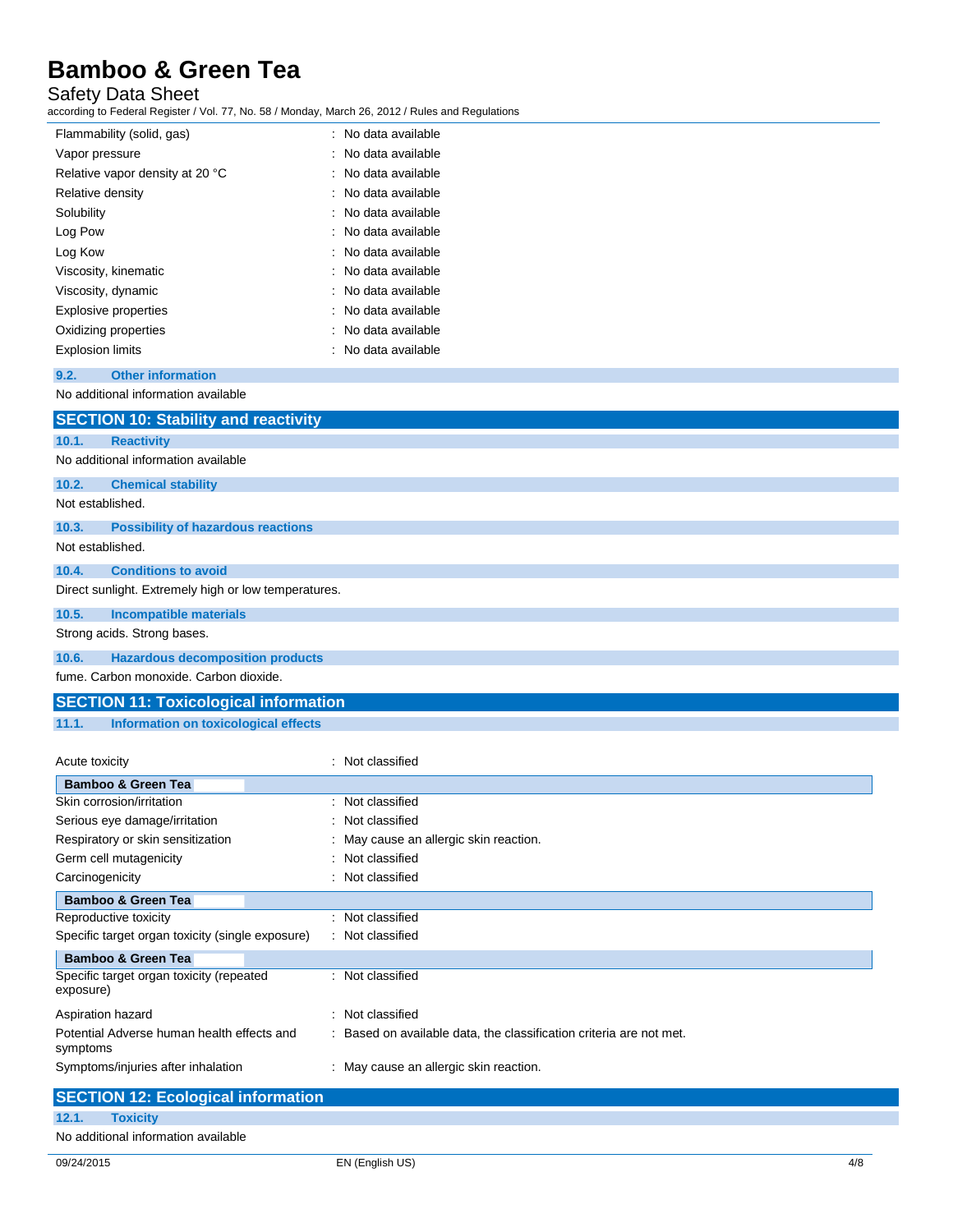## Safety Data Sheet

according to Federal Register / Vol. 77, No. 58 / Monday, March 26, 2012 / Rules and Regulations

| 12.2.<br><b>Persistence and degradability</b> |                                                                                                                                                                  |  |  |
|-----------------------------------------------|------------------------------------------------------------------------------------------------------------------------------------------------------------------|--|--|
| <b>Bamboo &amp; Green Tea</b>                 |                                                                                                                                                                  |  |  |
| Persistence and degradability                 | Not established.                                                                                                                                                 |  |  |
| <b>Bioaccumulative potential</b><br>12.3.     |                                                                                                                                                                  |  |  |
| <b>Bamboo &amp; Green Tea</b>                 |                                                                                                                                                                  |  |  |
| Bioaccumulative potential                     | Not established.                                                                                                                                                 |  |  |
| 12.4.<br><b>Mobility in soil</b>              |                                                                                                                                                                  |  |  |
| No additional information available           |                                                                                                                                                                  |  |  |
| 12.5.<br><b>Other adverse effects</b>         |                                                                                                                                                                  |  |  |
| Effect on ozone layer                         | ÷                                                                                                                                                                |  |  |
| Effect on the global warming                  | : No known ecological damage caused by this product.                                                                                                             |  |  |
| Other information                             | : Avoid release to the environment.                                                                                                                              |  |  |
| <b>SECTION 13: Disposal considerations</b>    |                                                                                                                                                                  |  |  |
| <b>Waste treatment methods</b><br>13.1.       |                                                                                                                                                                  |  |  |
| Waste disposal recommendations                | Dispose in a safe manner in accordance with local/national regulations. Dispose of<br>contents/container in accordance with local/national laws and regulations. |  |  |
| Ecology - waste materials                     | : Avoid release to the environment.                                                                                                                              |  |  |
| <b>SECTION 14: Transport information</b>      |                                                                                                                                                                  |  |  |
| In accordance with DOT                        |                                                                                                                                                                  |  |  |
| Not regulated for transport                   |                                                                                                                                                                  |  |  |
| <b>Additional information</b>                 |                                                                                                                                                                  |  |  |
| Other information                             | : No supplementary information available.                                                                                                                        |  |  |
| <b>ADR</b>                                    |                                                                                                                                                                  |  |  |
| No additional information available           |                                                                                                                                                                  |  |  |
|                                               |                                                                                                                                                                  |  |  |

**Transport by sea**

No additional information available

#### **Air transport**

No additional information available

#### **SECTION 15: Regulatory information**

#### **15.1. US Federal regulations**

All components of this product are listed, or excluded from listing, on the United States Environmental Protection Agency Toxic Substances Control Act (TSCA) inventory.

This product or mixture does not contain a toxic chemical or chemicals in excess of the applicable de minimis concentration as specified in 40 CFR §372.38(a) subject to the reporting requirements of section 313 of Title III of the Superfund Amendments and Reauthorization Act of 1986 and 40 CFR Part 372.

## **15.2. International regulations**

#### **CANADA**

| Phenylmethanol (100-51-6)                             |                                                                                                                          |     |
|-------------------------------------------------------|--------------------------------------------------------------------------------------------------------------------------|-----|
| Listed on the Canadian DSL (Domestic Substances List) |                                                                                                                          |     |
| <b>WHMIS Classification</b>                           | Class B Division 3 - Combustible Liquid<br>Class D Division 2 Subdivision B - Toxic material causing other toxic effects |     |
| Aldehyde C-16 (77-83-8)                               |                                                                                                                          |     |
| Listed on the Canadian DSL (Domestic Substances List) |                                                                                                                          |     |
| Benzyl benzoate (120-51-4)                            |                                                                                                                          |     |
| Listed on the Canadian DSL (Domestic Substances List) |                                                                                                                          |     |
| <b>WHMIS Classification</b>                           | Class D Division 2 Subdivision B - Toxic material causing other toxic effects                                            |     |
| 09/24/2015                                            | EN (English US)                                                                                                          | 5/8 |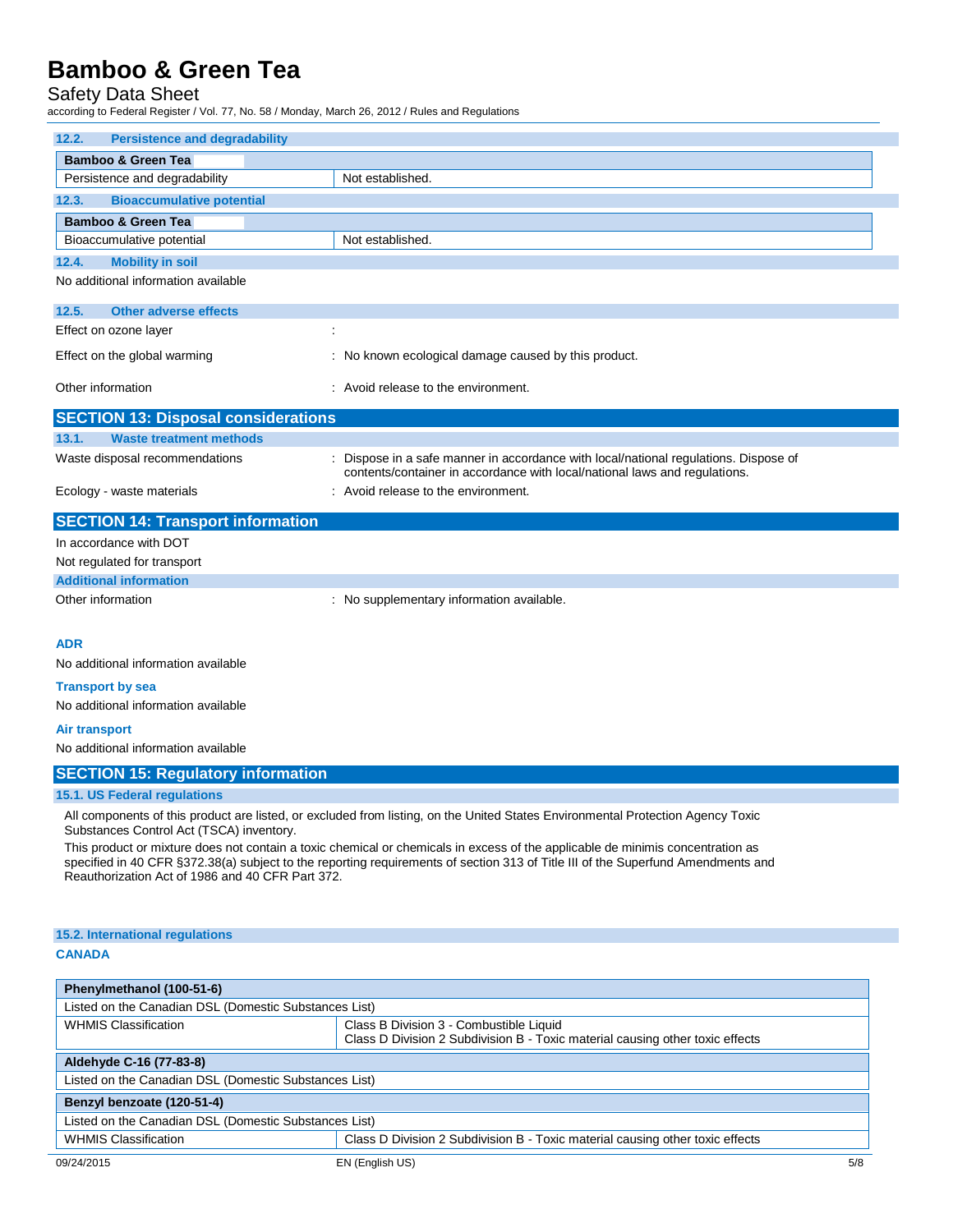### Safety Data Sheet

according to Federal Register / Vol. 77, No. 58 / Monday, March 26, 2012 / Rules and Regulations

| d-Limonene (5989-27-5)                                                                                                                                                  |                                                                                                                          |  |
|-------------------------------------------------------------------------------------------------------------------------------------------------------------------------|--------------------------------------------------------------------------------------------------------------------------|--|
| Listed on the Canadian DSL (Domestic Substances List)                                                                                                                   |                                                                                                                          |  |
| <b>WHMIS Classification</b>                                                                                                                                             | Class B Division 3 - Combustible Liquid<br>Class D Division 2 Subdivision B - Toxic material causing other toxic effects |  |
| <b>Geraniol (106-24-1)</b>                                                                                                                                              |                                                                                                                          |  |
| Listed on the Canadian DSL (Domestic Substances List)                                                                                                                   |                                                                                                                          |  |
| Linalool (78-70-6)                                                                                                                                                      |                                                                                                                          |  |
| Listed on the Canadian DSL (Domestic Substances List)                                                                                                                   |                                                                                                                          |  |
| Linalyl acetate (115-95-7)                                                                                                                                              |                                                                                                                          |  |
| Listed on the Canadian DSL (Domestic Substances List)                                                                                                                   |                                                                                                                          |  |
| <b>EU-Regulations</b>                                                                                                                                                   |                                                                                                                          |  |
| Phenylmethanol (100-51-6)                                                                                                                                               |                                                                                                                          |  |
|                                                                                                                                                                         | Listed on the EEC inventory EINECS (European Inventory of Existing Commercial Chemical Substances)                       |  |
| Aldehyde C-16 (77-83-8)                                                                                                                                                 |                                                                                                                          |  |
|                                                                                                                                                                         | Listed on the EEC inventory EINECS (European Inventory of Existing Commercial Chemical Substances)                       |  |
| Benzyl benzoate (120-51-4)                                                                                                                                              |                                                                                                                          |  |
|                                                                                                                                                                         | Listed on the EEC inventory EINECS (European Inventory of Existing Commercial Chemical Substances)                       |  |
| d-Limonene (5989-27-5)                                                                                                                                                  |                                                                                                                          |  |
|                                                                                                                                                                         | Listed on the EEC inventory EINECS (European Inventory of Existing Commercial Chemical Substances)                       |  |
| <b>Geraniol (106-24-1)</b>                                                                                                                                              |                                                                                                                          |  |
|                                                                                                                                                                         | Listed on the EEC inventory EINECS (European Inventory of Existing Commercial Chemical Substances)                       |  |
| Linalool (78-70-6)                                                                                                                                                      |                                                                                                                          |  |
|                                                                                                                                                                         | Listed on the EEC inventory EINECS (European Inventory of Existing Commercial Chemical Substances)                       |  |
| Linalyl acetate (115-95-7)                                                                                                                                              |                                                                                                                          |  |
|                                                                                                                                                                         | Listed on the EEC inventory EINECS (European Inventory of Existing Commercial Chemical Substances)                       |  |
| Classification according to Regulation (EC) No. 1272/2008 [CLP]<br>Not determined                                                                                       |                                                                                                                          |  |
| Classification according to Directive 67/548/EEC [DSD] or 1999/45/EC [DPD]                                                                                              |                                                                                                                          |  |
| 15.2.2.<br><b>National regulations</b>                                                                                                                                  |                                                                                                                          |  |
| Phenylmethanol (100-51-6)                                                                                                                                               |                                                                                                                          |  |
| Listed on the AICS (Australian Inventory of Chemical Substances)                                                                                                        |                                                                                                                          |  |
| Listed on IECSC (Inventory of Existing Chemical Substances Produced or Imported in China)                                                                               |                                                                                                                          |  |
| Listed on the Japanese ENCS (Existing & New Chemical Substances) inventory<br>Listed on the Korean ECL (Existing Chemicals List)                                        |                                                                                                                          |  |
| Listed on NZIoC (New Zealand Inventory of Chemicals)                                                                                                                    |                                                                                                                          |  |
| Listed on PICCS (Philippines Inventory of Chemicals and Chemical Substances)                                                                                            |                                                                                                                          |  |
| Listed on the Canadian IDL (Ingredient Disclosure List)<br>Listed on INSQ (Mexican national Inventory of Chemical Substances)                                           |                                                                                                                          |  |
| Listed on Turkish inventory of chemical                                                                                                                                 |                                                                                                                          |  |
| Aldehyde C-16 (77-83-8)                                                                                                                                                 |                                                                                                                          |  |
| Listed on the AICS (Australian Inventory of Chemical Substances)                                                                                                        |                                                                                                                          |  |
| Listed on IECSC (Inventory of Existing Chemical Substances Produced or Imported in China)<br>Listed on the Japanese ENCS (Existing & New Chemical Substances) inventory |                                                                                                                          |  |
| Listed on the Korean ECL (Existing Chemicals List)                                                                                                                      |                                                                                                                          |  |
| Listed on NZIoC (New Zealand Inventory of Chemicals)                                                                                                                    |                                                                                                                          |  |
| Listed on PICCS (Philippines Inventory of Chemicals and Chemical Substances)<br>Listed on Turkish inventory of chemical                                                 |                                                                                                                          |  |
| Benzyl benzoate (120-51-4)                                                                                                                                              |                                                                                                                          |  |
|                                                                                                                                                                         |                                                                                                                          |  |
|                                                                                                                                                                         |                                                                                                                          |  |
| Listed on the AICS (Australian Inventory of Chemical Substances)<br>Listed on IECSC (Inventory of Existing Chemical Substances Produced or Imported in China)           |                                                                                                                          |  |
| Listed on the Japanese ENCS (Existing & New Chemical Substances) inventory                                                                                              |                                                                                                                          |  |
| Listed on the Japanese ISHL (Industrial Safety and Health Law)<br>Listed on the Korean ECL (Existing Chemicals List)                                                    |                                                                                                                          |  |
| Listed on NZIoC (New Zealand Inventory of Chemicals)                                                                                                                    |                                                                                                                          |  |
| Listed on PICCS (Philippines Inventory of Chemicals and Chemical Substances)                                                                                            |                                                                                                                          |  |
| Listed on INSQ (Mexican national Inventory of Chemical Substances)<br>Listed on Turkish inventory of chemical                                                           |                                                                                                                          |  |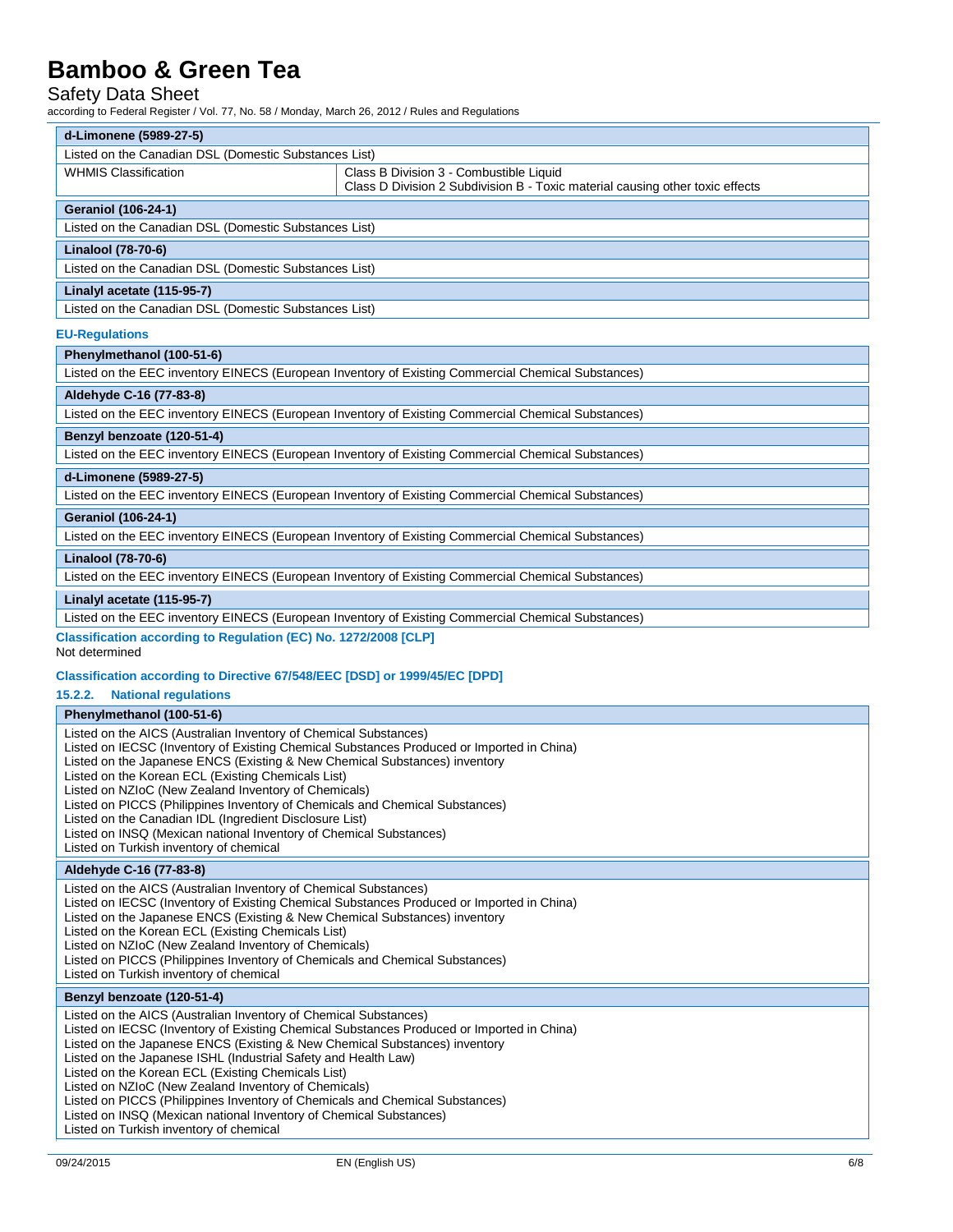# Safety Data Sheet

according to Federal Register / Vol. 77, No. 58 / Monday, March 26, 2012 / Rules and Regulations

| d-Limonene (5989-27-5)                                                                                                                                                                                                                                                                                                                                                                                                                                                                                                                                                                                                                                                                  |
|-----------------------------------------------------------------------------------------------------------------------------------------------------------------------------------------------------------------------------------------------------------------------------------------------------------------------------------------------------------------------------------------------------------------------------------------------------------------------------------------------------------------------------------------------------------------------------------------------------------------------------------------------------------------------------------------|
| Listed on the AICS (Australian Inventory of Chemical Substances)<br>Listed on IECSC (Inventory of Existing Chemical Substances Produced or Imported in China)<br>Listed on the Japanese ENCS (Existing & New Chemical Substances) inventory<br>Listed on the Japanese ISHL (Industrial Safety and Health Law)<br>Listed on the Korean ECL (Existing Chemicals List)<br>Listed on NZIoC (New Zealand Inventory of Chemicals)<br>Listed on PICCS (Philippines Inventory of Chemicals and Chemical Substances)<br>Listed on the Canadian IDL (Ingredient Disclosure List)<br>Listed on INSQ (Mexican national Inventory of Chemical Substances)<br>Listed on Turkish inventory of chemical |
| <b>Geraniol (106-24-1)</b>                                                                                                                                                                                                                                                                                                                                                                                                                                                                                                                                                                                                                                                              |
| Listed on the AICS (Australian Inventory of Chemical Substances)<br>Listed on IECSC (Inventory of Existing Chemical Substances Produced or Imported in China)<br>Listed on the Japanese ENCS (Existing & New Chemical Substances) inventory<br>Listed on the Korean ECL (Existing Chemicals List)<br>Listed on NZIoC (New Zealand Inventory of Chemicals)<br>Listed on PICCS (Philippines Inventory of Chemicals and Chemical Substances)<br>Listed on INSQ (Mexican national Inventory of Chemical Substances)<br>Listed on Turkish inventory of chemical                                                                                                                              |
| Linalool (78-70-6)                                                                                                                                                                                                                                                                                                                                                                                                                                                                                                                                                                                                                                                                      |
| Listed on the AICS (Australian Inventory of Chemical Substances)<br>Listed on IECSC (Inventory of Existing Chemical Substances Produced or Imported in China)<br>Listed on the Japanese ENCS (Existing & New Chemical Substances) inventory<br>Listed on the Korean ECL (Existing Chemicals List)<br>Listed on NZIoC (New Zealand Inventory of Chemicals)<br>Listed on PICCS (Philippines Inventory of Chemicals and Chemical Substances)<br>Listed on INSQ (Mexican national Inventory of Chemical Substances)<br>Listed on Turkish inventory of chemical                                                                                                                              |
| Linalyl acetate (115-95-7)                                                                                                                                                                                                                                                                                                                                                                                                                                                                                                                                                                                                                                                              |
| Listed on the AICS (Australian Inventory of Chemical Substances)<br>Listed on IECSC (Inventory of Existing Chemical Substances Produced or Imported in China)<br>Listed on the Japanese ENCS (Existing & New Chemical Substances) inventory<br>Listed on the Korean ECL (Existing Chemicals List)<br>Listed on NZIoC (New Zealand Inventory of Chemicals)<br>Listed on PICCS (Philippines Inventory of Chemicals and Chemical Substances)<br>Listed on INSQ (Mexican national Inventory of Chemical Substances)<br>Listed on Turkish inventory of chemical                                                                                                                              |

### **15.3. US State regulations**

California Proposition 65 - This product does not contain any substances known to the state of California to cause cancer, developmental and/or reproductive harm

#### **Phenylmethanol (100-51-6)**

U.S. - Massachusetts - Right To Know List U.S. - Pennsylvania - RTK (Right to Know) List

### **SECTION 16: Other information**

Other information : None.